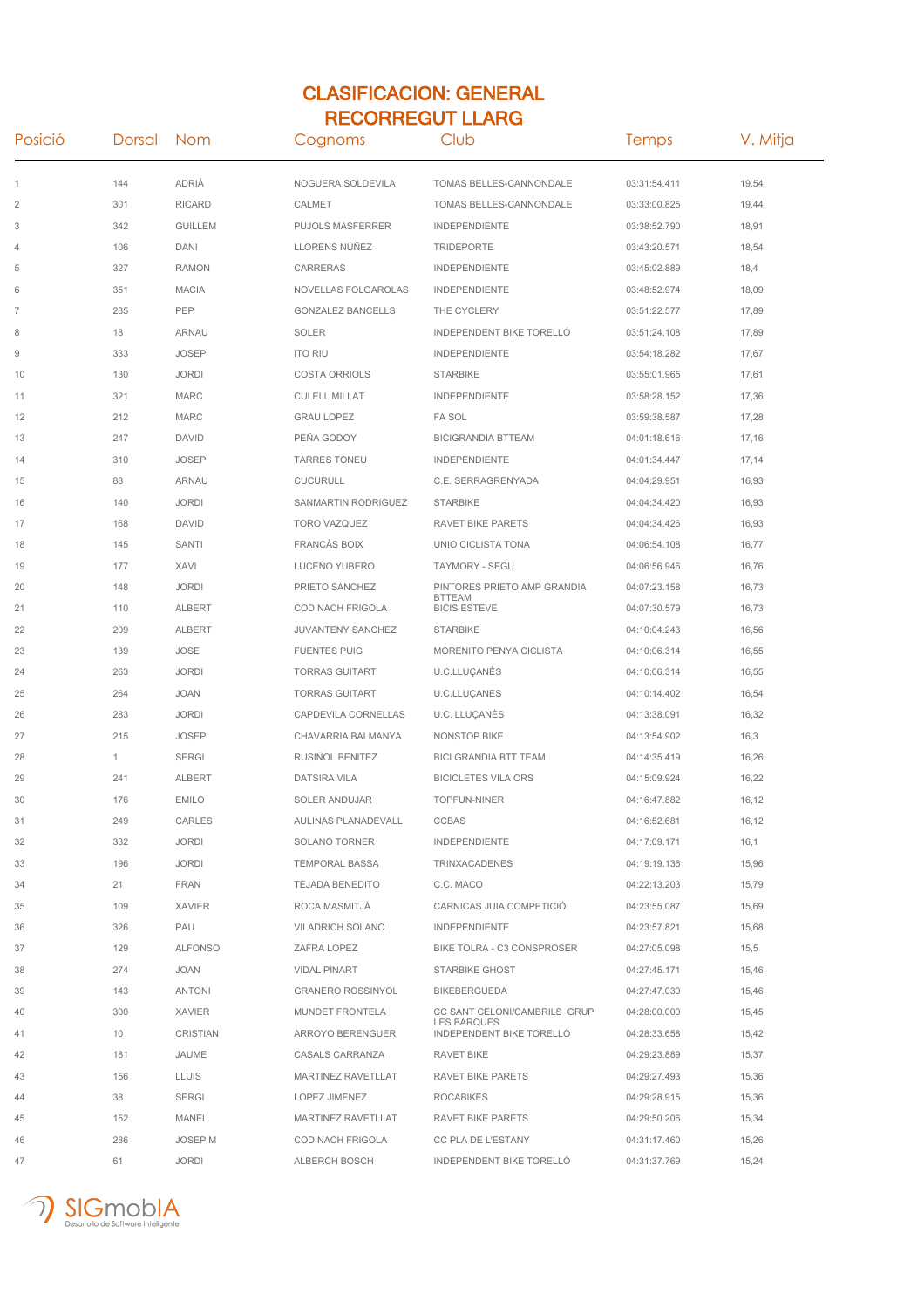| Posició | Dorsal Nom |                             | Cognoms                    | Club                             | Temps        | V. Mitja |
|---------|------------|-----------------------------|----------------------------|----------------------------------|--------------|----------|
| 48      | 319        | <b>JOAN</b>                 | <b>RIBES PUMAROLA</b>      | <b>INDEPENDIENTE</b>             | 04:33:13.870 | 15,15    |
| 49      | 93         | <b>JOSEP MARIA</b>          | <b>SOLER TORRADAS</b>      | <b>JOSEPMARIA SOLER TORRADAS</b> | 04:33:22.056 | 15,14    |
| 50      | 28         | <b>JORDI</b>                | <b>COROMINAS ARIAS</b>     | <b>ESPORT CICLISTA GIRONELLA</b> | 04:34:32.930 | 15,08    |
| 51      | 258        | PEP                         | RIBERA CORNELLÀ            | ESPORT CICLISTA GIRONELLA        | 04:34:35.552 | 15,08    |
| 52      | 31         | <b>JOAN</b>                 | <b>CORS SERRA</b>          | <b>BICI EQUIP CENTELLES</b>      | 04:35:17.702 | 15,04    |
| 53      | 279        | <b>RAMON</b>                | ROSANAS COMA               | <b>BTT FORNELLS</b>              | 04:35:20.543 | 15,04    |
| 54      | 75         | <b>JORDI</b>                | <b>MOYA BONIL</b>          | <b>CC ANCLAS</b>                 | 04:36:27.479 | 14,98    |
| 55      | 171        | <b>GERARD</b>               | CAMPDELACREU CAPA          | <b>BICIEQUIP</b>                 | 04:37:15.745 | 14,93    |
| 56      | 202        | <b>FRANCIS</b>              | SANCHEZ ARDILA             | ONVELO CICLYNG MATARO            | 04:37:24.484 | 14,92    |
| 57      | 259        | <b>JOAN</b>                 | SANCHEZ VEREDA             | PC NAVARCLES                     | 04:38:06.199 | 14,89    |
| 58      | 299        | <b>JORDI</b>                | NUALART ROSIÑOL            | <b>RIP</b>                       | 04:39:51.578 | 14,79    |
| 59      | 314        | <b>DAVID</b>                | <b>VERGES CARRERA</b>      | <b>INDEPENDIENTE</b>             | 04:40:02.607 | 14,78    |
| 60      | 96         | <b>VICTOR</b>               | <b>GIMENEZ MARTIN</b>      | TRISKEL BIKE SALLENT             | 04:41:25.384 | 14,71    |
| 61      | 160        | <b>DIEGO</b>                | TORO VAZQUEZ               | <b>RAVET BIKE</b>                | 04:41:43.291 | 14,7     |
| 62      | 63         | <b>JORDI</b>                | SANCHEZ RODRIGUEZ          | INDEPENDENT BIKE TORELLÓ         | 04:42:27.294 | 14,66    |
| 63      | 312        | <b>RUBEN</b>                | DE VICENTE AIGUAVIVA       | <b>INDEPENDIENTE</b>             | 04:42:30.685 | 14,65    |
| 64      | 182        | JAUME                       | <b>VIÑAS ANGLADA</b>       | <b>BIKEROMANES</b>               | 04:42:48.055 | 14,64    |
| 65      | 167        | <b>OSCAR</b>                | <b>MANITO MARTINEZ</b>     | <b>BIKE ESPLUGUES</b>            | 04:42:51.324 | 14,64    |
| 66      | 273        | <b>JORDI</b>                | <b>CADAFALCH CANO</b>      | <b>RIP CLUB ESPORTIU</b>         | 04:42:56.233 | 14,63    |
| 67      | 218        | <b>MARC</b>                 | <b>CORTINA COSTA</b>       |                                  | 04:42:59.840 | 14,63    |
| 68      | 74         | SANTI                       | VAL LUCAS                  | <b>TRIDEPORTE</b>                | 04:43:08.795 | 14,62    |
| 69      | 318        | <b>HERNAN</b>               | PEREZ PEREZ                | <b>INDEPENDIENTE</b>             | 04:44:46.216 | 14,54    |
| 70      | 50         | <b>CARLES</b>               | CASAS CAÑELLAS             | <b>BICIS FASOL</b>               | 04:44:50.802 | 14,53    |
| 71      | 349        | <b>LLUIS</b>                | <b>MAS SORS</b>            | <b>INDEPENDIENTE</b>             | 04:44:53.972 | 14,53    |
| 72      | 12         | <b>VICENÇ</b>               | <b>JOSEP PEDRERO</b>       |                                  | 04:45:18.430 | 14,51    |
| 73      | 242        | <b>EDUARD</b>               | RAMISA PUIGSESELLOSAS      | <b>BICICLETES VILA ORS</b>       | 04:47:32.547 | 14,4     |
| 74      | 103        | <b>OSCAR</b>                | <b>DIAZ RUFIAN</b>         | STARBIKE-GHOST                   | 04:47:34.948 | 14,4     |
| 75      | 48         | <b>BONAVENTURA</b>          | <b>CLARAMUNT BOLADERAS</b> | CC EDDY MUR-CICLES ANOIA         | 04:49:25.458 | 14,3     |
| 76      | 49         | <b>RAMON CAMATS</b>         | <b>CAMATS BRAVO</b>        | <b>EDDY MUR</b>                  | 04:49:26.508 | 14,3     |
| 77      | 13         | <b>BRAVO</b><br><b>IVÁN</b> | PEÑA LÓPEZ                 |                                  | 04:51:30.496 | 14,2     |
| 78      | 271        | JUAN                        | <b>BELTRAN PEREZ</b>       | CC SENTMENAT                     | 04:52:39.179 | 14,15    |
| 79      | 217        | IVAN                        | LOPEZ RICO                 | ONVELO CICLYNG                   | 04:56:11.136 | 13,98    |
| 80      | 178        | <b>TONI</b>                 | AZNAR CODINA               | <b>BIKEROMANES</b>               | 04:57:36.537 | 13,91    |
| 81      | 238        | <b>ALBERT</b>               | RIU SIMON                  | <b>BICI GRANDIA</b>              | 04:57:38.609 | 13,91    |
| 82      | 97         | JORDI                       | GOMÀ QUERALTÓ              | <b>CC EDDY MUR</b>               | 04:57:40.794 | 13,91    |
| 83      | 113        | JOSEP                       | JUVANTENY SANCHEZ          |                                  | 04:58:32.666 | 13,87    |
| 84      | 52         | SERGI                       | <b>JIMENEZ MARTIN</b>      | INDEPENDENT BIKE TORELLÓ         | 04:58:34.735 | 13,87    |
| 85      | 311        | <b>MIQUEL</b>               | RIEROLA COLOMER            | <b>INDEPENDIENTE</b>             | 05:00:36.275 | 13,77    |
| 86      | 84         | JORDI                       | SANCHEZ GARCIA             | REPUBLIK BIKES                   | 05:00:37.695 | 13,77    |
| 87      | 11         | <b>GUILLEM</b>              | <b>CASAS TUNEU</b>         | INDEPENDENT BIKE TORELLÓ         | 05:00:41.299 | 13,77    |
| 88      | 282        | <b>FRANC</b>                | JIMÉNEZ CALAF              | CICLES ESPARREGUERA TEAM         | 05:01:21.817 | 13,74    |
| 89      | 348        | <b>FRUITOS</b>              | <b>TARTER ARGEMI</b>       | <b>INDEPENDIENTE</b>             | 05:01:34.155 | 13,73    |
| 90      | 277        | SERGI                       | <b>VIÑAS FERRER</b>        | GEMI MOIÀ                        | 05:02:23.844 | 13,69    |
| 91      | 162        | <b>XAVIER</b>               | CANO UBEDA                 | MATADEPERA CLUB BTT              | 05:03:45.957 | 13,63    |
| 92      | 325        | OSCAR                       | <b>PUNTI FIESTAS</b>       | <b>INDEPENDIENTE</b>             | 05:03:58.625 | 13,62    |
| 93      | 224        | <b>DOMINGO</b>              | <b>CORRAL PEREZ</b>        | MORENITO, PENYA CICLISTA         | 05:04:00.374 | 13,62    |
| 94      | 339        | <b>OSCAR</b>                | ALVAREZ ALTILLEROS         | <b>INDEPENDIENTE</b>             | 05:05:01.433 | 13,57    |
| 95      | 338        | <b>JORDI</b>                | <b>CUNILL SERRA</b>        | <b>INDEPENDIENTE</b>             | 05:05:03.505 | 13,57    |
| 96      | 267        | <b>DAVID</b>                | SOLER JIMÉNEZ              | E.C. MANRESÀ                     | 05:05:04.927 | 13,57    |
| 97      | 4          | DAMIA                       | PURTI TAPIA                | 3HM                              | 05:05:06.128 | 13,57    |

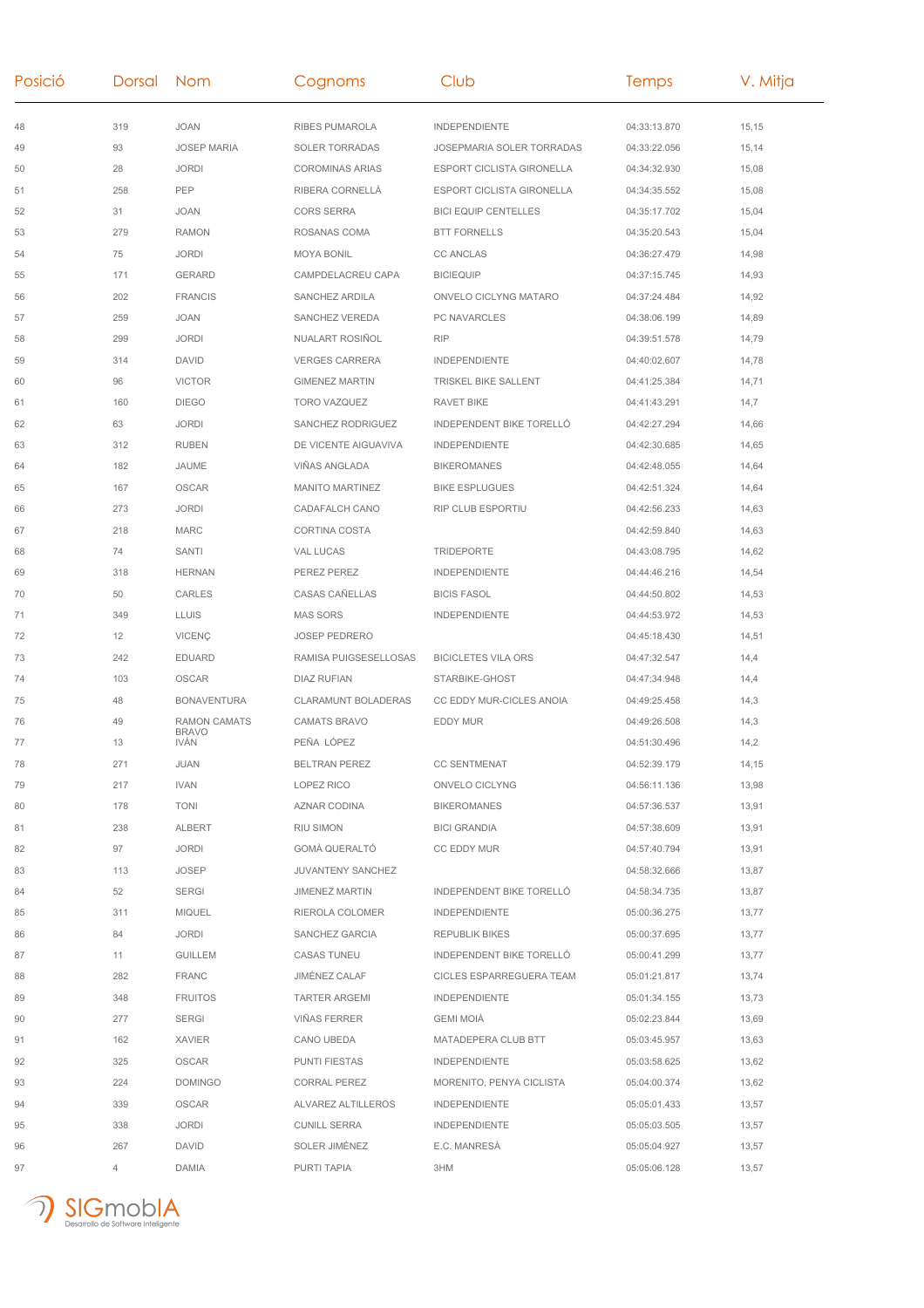| Posició | Dorsal | <b>Nom</b>              | Cognoms                  | Club                                        | Temps        | V. Mitja |
|---------|--------|-------------------------|--------------------------|---------------------------------------------|--------------|----------|
| 98      | 341    | <b>IVAN</b>             | <b>GONZALEZ RAMOS</b>    | <b>INDEPENDIENTE</b>                        | 05:05:07.439 | 13,57    |
| 99      | 180    | <b>JORDI</b>            | JUVANTENY DANES          | C.C. VOLTREGA                               | 05:06:02.364 | 13,53    |
| 100     | 204    | <b>SERGIO</b>           | TARREGA CARMONA          | ONVELO CICLYNG MATARO                       | 05:06:14.922 | 13,52    |
| 101     | 87     | <b>FRANCISCO JAVIER</b> | <b>BAQUERIZAS RODAS</b>  | <b>PRAT BIKE</b>                            | 05:08:47.804 | 13,41    |
| 102     | 102    | <b>JOAN</b>             | NICOLÀS VALERO           | CARNICAS JUIA COMPETICIO                    | 05:09:27.340 | 13,38    |
| 103     | 305    | <b>XEVI</b>             | <b>VILAR PARAREDA</b>    | CALMA ST. JULIA                             | 05:09:42.622 | 13,37    |
| 104     | 32     | <b>LLUIS</b>            | <b>VILA GONZALEZ</b>     | <b>BTT TRINXACADENES</b>                    | 05:09:51.797 | 13,36    |
| 105     | 175    | PEP                     | DOMÈNECH PALAU           | PLA I BAIXADA                               | 05:10:42.250 | 13,32    |
| 106     | 95     | <b>SERGIO</b>           | RUIZ PALOMO              | <b>PRATBIKE</b>                             | 05:11:14.902 | 13,3     |
| 107     | 205    | <b>DOMENEC</b>          | <b>COLL SUREDA</b>       | <b>BICI OCI COMPETICIO</b>                  | 05:15:28.247 | 13,12    |
| 108     | 281    | <b>FERRAN</b>           | DONAIRE GUINO            | <b>BICI OCI</b>                             | 05:15:30.648 | 13,12    |
| 109     | 85     | <b>JORDI</b>            | <b>BASORA CAMPOS</b>     | <b>CLUB EXCURSIONISTA</b>                   | 05:16:28.199 | 13,08    |
| 110     | 230    | CESC                    | <b>SALA</b>              | <b>L'ESPARDENYA</b><br><b>TRIATLO BERGA</b> | 05:16:33.654 | 13,08    |
| 111     | 64     | <b>XAVIER</b>           | MASSÓ CORTS              | CLUB BTT AMICS DE RIUDOMS                   | 05:19:38.972 | 12,95    |
| 112     | 336    | <b>ENRIQUE</b>          | <b>GODOY CARMONA</b>     | <b>INDEPENDIENTE</b>                        | 05:20:34.004 | 12,91    |
| 113     | 306    | <b>MARCELINO</b>        | LOPEZ RUBIO              | <b>PRAT BIKE</b>                            | 05:20:35.643 | 12,91    |
| 114     | 166    | <b>FRANCESC</b>         | SABATA                   | PENYA CICLISTA ALT LLOBREGAT                | 05:21:34.506 | 12,87    |
| 115     | 213    | <b>XAVIER</b>           | <b>FERRER OLIVELLA</b>   | <b>BIKING POINT</b>                         | 05:22:00.714 | 12,86    |
| 116     | 239    | ÀNGEL                   | SOLER JIMÉNEZ            | <b>SALA SPORT BIKE</b>                      | 05:23:25.126 | 12,8     |
| 117     | 344    | <b>ARTUR</b>            | <b>FARRES LOPEZ</b>      | <b>INDEPENDIENTE</b>                        | 05:25:40.203 | 12,71    |
| 118     | 201    | <b>JAVIER</b>           | <b>LOPEZ GARCIA</b>      | 2X2 SANTPEDOR                               | 05:26:08.158 | 12,69    |
| 119     | 41     | JOAN                    | <b>MUNTS COROMINAS</b>   | <b>BICISTONI CLUB CICLISTA</b>              | 05:26:09.687 | 12,69    |
| 120     | 46     | <b>ANDRES</b>           | MILLAN VELASCO           | ARUEDATEAM                                  | 05:26:59.701 | 12,66    |
| 121     | 244    | <b>DAVID</b>            | ROSSICH MATA             | ESPOSRT CICLISTA GIRONELLA                  | 05:27:10.188 | 12,65    |
| 122     | 112    | <b>JORDI</b>            | DEUMAL GUBERN            | UNIO CICLISTA FRANQUESES                    | 05:27:17.505 | 12,65    |
| 123     | 45     | <b>ANTONIO</b>          | MILLAN VELASCO           | ARUEDATEAM                                  | 05:27:56.267 | 12,62    |
| 124     | 291    | <b>RAMON</b>            | FUMANYA PUJOL            | <b>U.C LLUÇANES</b>                         | 05:30:43.474 | 12,52    |
| 125     | 183    | <b>FRAN</b>             | SANCHEZ RODRIGUEZ        | LA DIFERENT.COM                             | 05:31:26.714 | 12,49    |
| 126     | 337    | <b>FRANCESC</b>         | <b>BIGORRA ESPINALT</b>  | <b>INDEPENDIENTE</b>                        | 05:31:29.339 | 12,49    |
| 127     | 350    | <b>ADRIA</b>            | <b>PUIG MILLAN</b>       | <b>INDEPENDIENTE</b>                        | 05:31:30.863 | 12,49    |
| 128     | 220    | ANDREU                  | PADRÓ JIMENEZ            | BTT.CONCOS                                  | 05:31:44.621 | 12,48    |
| 129     | 86     | <b>RICARD</b>           | SUAREZ CAPDEVILA         | CLUB INFANTIL CICLISTA OLOT                 | 05:31:58.274 | 12,47    |
| 130     | 260    | FRANCESC                | PIQUÉ COLL               | C.C. SENDICAT DEL PEDAL                     | 05:32:29.617 | 12,45    |
| 131     | 284    | ALEX                    | FERREIRO COUTO           | CC. SENDICAT DEL PEDAL                      | 05:32:32.566 | 12,45    |
| 132     | 320    | GIL                     | RUSIÑOL FON              | INDEPENDIENTE                               | 05:34:22.639 | 12,38    |
| 133     | 272    | JORDI                   | VIDAL VILAREGUT          | <b>INDEPENDENT BIKE</b>                     | 05:34:25.042 | 12,38    |
| 134     | 346    | MARC                    | CURTADELLA               | <b>INDEPENDIENTE</b>                        | 05:34:27.549 | 12,38    |
| 135     | 316    | CARLES                  | SALVADOR AUS             | <b>INDEPENDIENTE</b>                        | 05:34:29.411 | 12,38    |
| 136     | 211    | <b>KIRIAN</b>           | MARTORELL CARBONELL      | RAVET BIKE                                  | 05:34:43.712 | 12,37    |
| 137     | 25     | <b>NANDO</b>            | URBANO DELGADO           | C.C.MACO                                    | 05:35:27.501 | 12,34    |
| 138     | 20     | MIGUEL ANGEL            | DUEÑAS SANCHEZ           | CC MACO                                     | 05:35:29.357 | 12,34    |
| 139     | 313    | <b>FERRAN</b>           | SERRALLONGA BOSCH        | <b>INDEPENDIENTE</b>                        | 05:35:33.945 | 12,34    |
| 140     | 317    | CARLES                  | GONZALEZ PIDELASERRA     | <b>INDEPENDIENTE</b>                        | 05:35:58.736 | 12,32    |
| 141     | 29     | TONI                    | <b>BALLESTER VILLENA</b> | TRINXACADENES                               | 05:36:17.955 | 12,31    |
| 142     | 35     | <b>JOSE MANUEL</b>      | VILLANUEVA CAMPO         | <b>TRINXACADENES</b>                        | 05:36:19.156 | 12,31    |
| 143     | 223    | <b>JOSE MARIA</b>       | <b>GONZALEZ MARTIN</b>   | TREVOL                                      | 05:39:28.725 | 12,2     |
| 144     | 135    | <b>GENIS</b>            | CABALLOL CARRASCO        | <b>BTT SOLSONES</b>                         | 05:39:32.983 | 12,19    |
| 145     | 56     | <b>GUILLEM</b>          | MILLANES CABEZAS         | ARUEDA                                      | 05:39:36.044 | 12,19    |
| 146     | 90     | DAVID                   | LOPEZ RUIZ               | <b>TRISKEL BIKES</b>                        | 05:40:03.996 | 12,17    |
| 147     | 65     | JORDI                   | <b>ALEMANY</b>           | CLUB CICLISTA COLLBLANC                     | 05:42:24.212 | 12,09    |
|         |        |                         |                          |                                             |              |          |

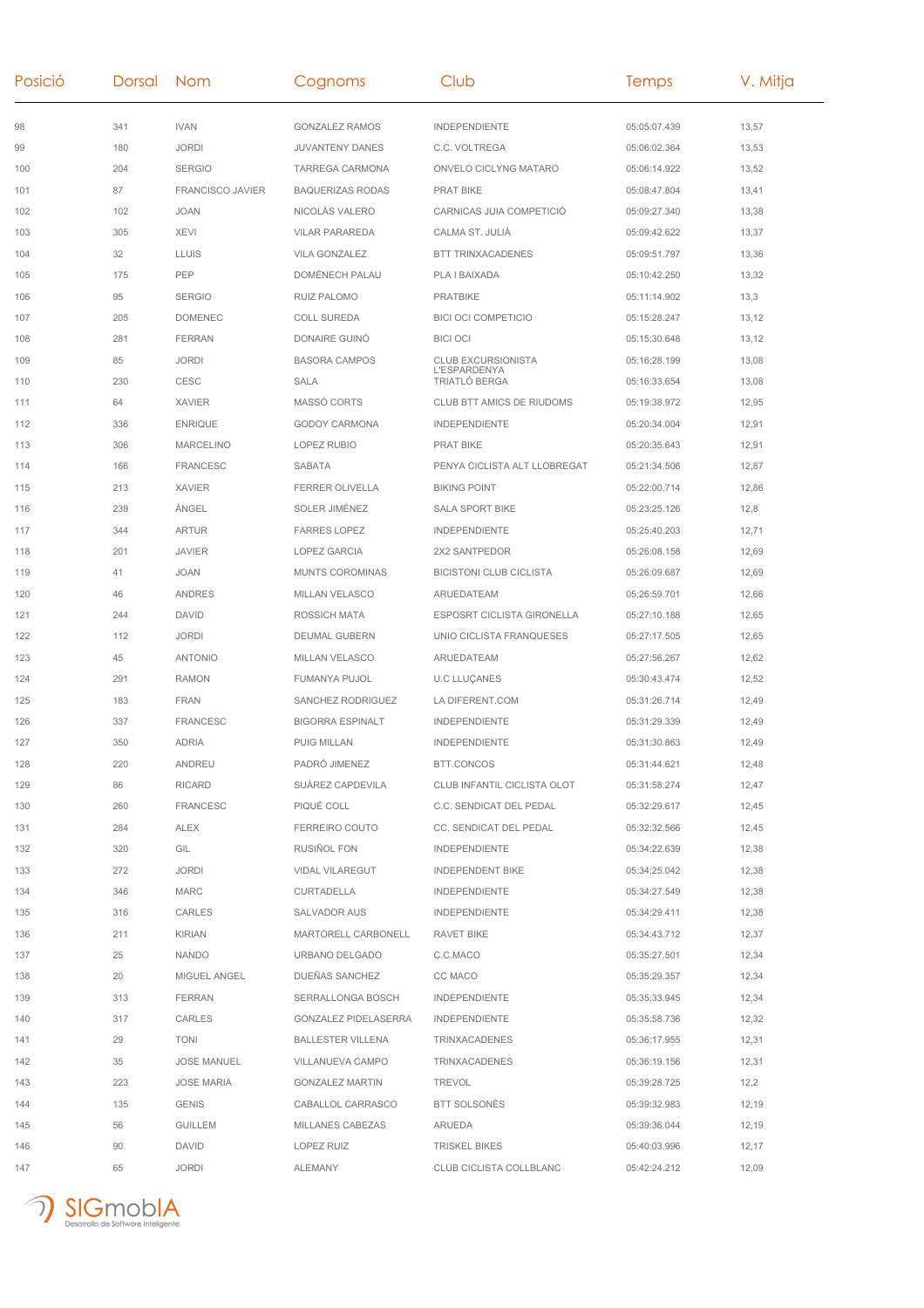| Posició | Dorsal         | Nom                | Cognoms                      | Club                             | Temps        | V. Mitja |
|---------|----------------|--------------------|------------------------------|----------------------------------|--------------|----------|
| 148     | 99             | <b>MIQUEL</b>      | SOLÉ VILANOVA                | <b>TOUS I BARRIS</b>             | 05:43:12.040 | 12,06    |
| 149     | 104            | <b>JOSEP</b>       | <b>LOPEZ PERACAULA</b>       | <b>BASOLI DERBI</b>              | 05:46:14.519 | 11,96    |
| 150     | 53             | <b>JORDI</b>       | <b>BERENGUER PEREZ</b>       | <b>BICISPRINT</b>                | 05:49:02.794 | 11,86    |
| 151     | 76             | <b>JORDI</b>       | SANMARTIN RODRIGUEZ          | CN VIC-ETB                       | 05:49:05.634 | 11,86    |
| 152     | 115            | <b>RUBÉN</b>       | DE FRUTOS GÓMEZ              | RIP CLUB ESPORTIU                | 05:49:08.801 | 11,86    |
| 153     | 62             | <b>MIQUEL</b>      | <b>IGLESIAS I BARBANY</b>    | MIQUEL IGLESIAS I BARBANY        | 05:49:11.203 | 11,86    |
| 154     | 343            | JOSEP M.           | COSTA                        | <b>INDEPENDIENTE</b>             | 05:50:48.280 | 11,8     |
| 155     | 161            | <b>JORDI</b>       | <b>CALVERAS GARCIA</b>       | <b>RAMPE'S TEAM</b>              | 05:52:03.082 | 11,76    |
| 156     | 302            | <b>AGUSTI</b>      | <b>FLORES BAIXAULI</b>       |                                  | 05:52:04.285 | 11,76    |
| 157     | 159            | ABEL               | ROVIRA SOLER                 | <b>RAMPA'S TEAM</b>              | 05:52:06.691 | 11,76    |
| 158     | 251            | <b>IVAN</b>        | <b>BALLONGA FREIXA</b>       | <b>RAMPAS TEAM</b>               | 05:52:07.784 | 11,76    |
| 159     | $\overline{2}$ | <b>SERGI</b>       | LLAGOSTERA MAURI             | <b>TONA BIKES</b>                | 05:56:33.136 | 11,61    |
| 160     | 111            | PERE ALMATO        | <b>VILA BRUCH</b>            | <b>FASOL</b>                     | 05:56:45.912 | 11,6     |
| 161     | $\overline{7}$ | PEP                | VALLDAURA VILA               | UNIO CICLISTA LLUÇANÈS           | 05:56:47.992 | 11,6     |
| 162     | 17             | ABEL               | <b>BAU FORNÉS</b>            |                                  | 06:02:12.317 | 11,43    |
| 163     | 83             | SANTI              | PAJAROLS FONT                | CLUB CICLISTA VOLTREGA           | 06:03:33.231 | 11,39    |
| 164     | 131            | <b>XEVI</b>        | SUBIÑA SALVANS               | CICLISTA MANLLEUENC              | 06:03:35.089 | 11,39    |
| 165     | 123            | <b>JOSEP</b>       | <b>MUMANY LAS</b>            | <b>CC CASTELLBISBAL</b>          | 06:05:39.579 | 11,32    |
| 166     | 5              | CÁNDIDO            | ANDREU SALAS                 | CET L'ENCLUSA                    | 06:07:19.823 | 11,27    |
| 167     | 125            | <b>JOSEP</b>       | <b>CORNELLAS PLANELLAS</b>   | 180 VIC, UNIO CICLISTA           | 06:09:42.881 | 11,2     |
| 168     | 331            | <b>JAVIER</b>      | CONEJO RAMOS                 | <b>INDEPENDIENTE</b>             | 06:09:45.389 | 11,2     |
| 169     | 256            | <b>JORDI</b>       | <b>CASELLAS FROU</b>         | <b>BICIS TOPE</b>                | 06:11:43.000 | 11,14    |
| 170     | 265            | <b>MIGUEL</b>      | SICILIA BENEDI               | <b>ELS BUJONIS</b>               | 06:11:45.076 | 11,14    |
| 171     | 237            | <b>DAVID</b>       | <b>MAYA PINA</b>             | UNIO CICLISTA TONA               | 06:13:57.316 | 11,07    |
| 172     | 172            | CÉSAR              | HERNÁNDEZ CEBRIAN            |                                  | 06:14:09.000 | 11,07    |
| 173     | 235            | <b>JOSEP MARIA</b> | <b>CASTELLS MOLET</b>        | <b>OSONA LIMITS</b>              | 06:14:13.696 | 11,06    |
| 174     | 261            | <b>OSCAR</b>       | <b>CUENCA GARCÍA</b>         | <b>CELLECS BICI</b>              | 06:18:21.256 | 10,94    |
| 175     | 198            | <b>JOAN</b>        | CODINA VILÀ                  |                                  | 06:18:51.610 | 10,93    |
| 176     | 203            | <b>JOAN</b>        | <b>BALAGUER MARCELO</b>      |                                  | 06:18:53.795 | 10,93    |
| 177     | 294            | ORIOL              | FONT MALDONADO               | <b>BTT ULLASTRELL / ESPAISIT</b> | 06:22:35.688 | 10,82    |
| 178     | 26             | <b>THIERRY</b>     | SILVEIRA                     |                                  | 06:24:00.216 | 10,78    |
| 179     | 42             | CARLOS             | BLÁZQUEZ HERRÁEZ             | TOMAS DOMINGO                    | 06:29:15.913 | 10,64    |
| 180     | 216            | <b>JORDI</b>       | <b>GUTÉS GARCIA</b>          | BTT SPORTS MATADEPERA            | 06:29:41.905 | 10,62    |
| 181     | 186            | <b>CARLES</b>      | SANCHEZ OSTOS                | CLUB CICLISTA VOLTREGA           | 06:31:35.031 | 10,57    |
| 182     | 82             | JOAN               | <b>TORRAS POU</b>            | U.C.VIC                          | 06:31:36.454 | 10,57    |
| 183     | 116            | <b>MODEST</b>      | COMPTA I NUÑEZ               |                                  | 06:32:24.722 | 10,55    |
| 184     | 208            | JOAN               | <b>BALLONGA SANTCLIMENTS</b> | <b>BICI GRANDIA CE</b>           | 06:32:27.229 | 10,55    |
| 185     | 30             | JUAN               | VIÑUELA GONZALEZ             |                                  | 06:33:59.945 | 10,51    |
| 186     | 15             | <b>ENRIC</b>       | SERRATOSA SOLA               |                                  | 06:34:01.252 | 10,51    |
| 187     | 77             | ROMÀ               | ALONSO ROBLES                | CLUB CICLISTA OLOST              | 06:34:12.064 | 10,5     |
| 188     | 79             | <b>GERARD</b>      | <b>RIUS FUSTE</b>            | ELS4BANKS                        | 06:35:44.998 | 10,46    |
| 189     | 149            | <b>BERNAT</b>      | <b>GARCIA</b>                |                                  | 06:35:46.635 | 10,46    |
| 190     | 155            | XAVI               | ARENES SERRA                 | <b>AMER HIPRA</b>                | 06:44:50.013 | 10,23    |
| 191     | 134            | <b>JUAN PEDRO</b>  | ALBERICH MAÑAS               | <b>LES GUILLES</b>               | 06:44:52.852 | 10,23    |
| 192     | 254            | <b>FRANCESC</b>    | PADRO BARO                   | TBIKES-BTT CONCOS                | 06:47:11.213 | 10,17    |
| 193     | 345            | MARÇAL             | <b>BOVER</b>                 | <b>INDEPENDIENTE</b>             | 06:49:14.063 | 10,12    |
| 194     | 232            | <b>JOSEP PERE</b>  | COSTA CANTO                  | 2X2 SANTPEDOR                    | 06:49:30.767 | 10,11    |
| 195     | 158            | <b>GERARD</b>      | TOR                          |                                  | 06:51:42.354 | 10,06    |
| 196     | 71             | <b>JORDI</b>       | RIERA PLANAS                 |                                  | 06:58:39.287 | 9,89     |
| 197     | 324            | <b>JORDI</b>       | SUFUENTES PEREZ              | <b>INDEPENDIENTE</b>             | 06:58:41.032 | 9,89     |